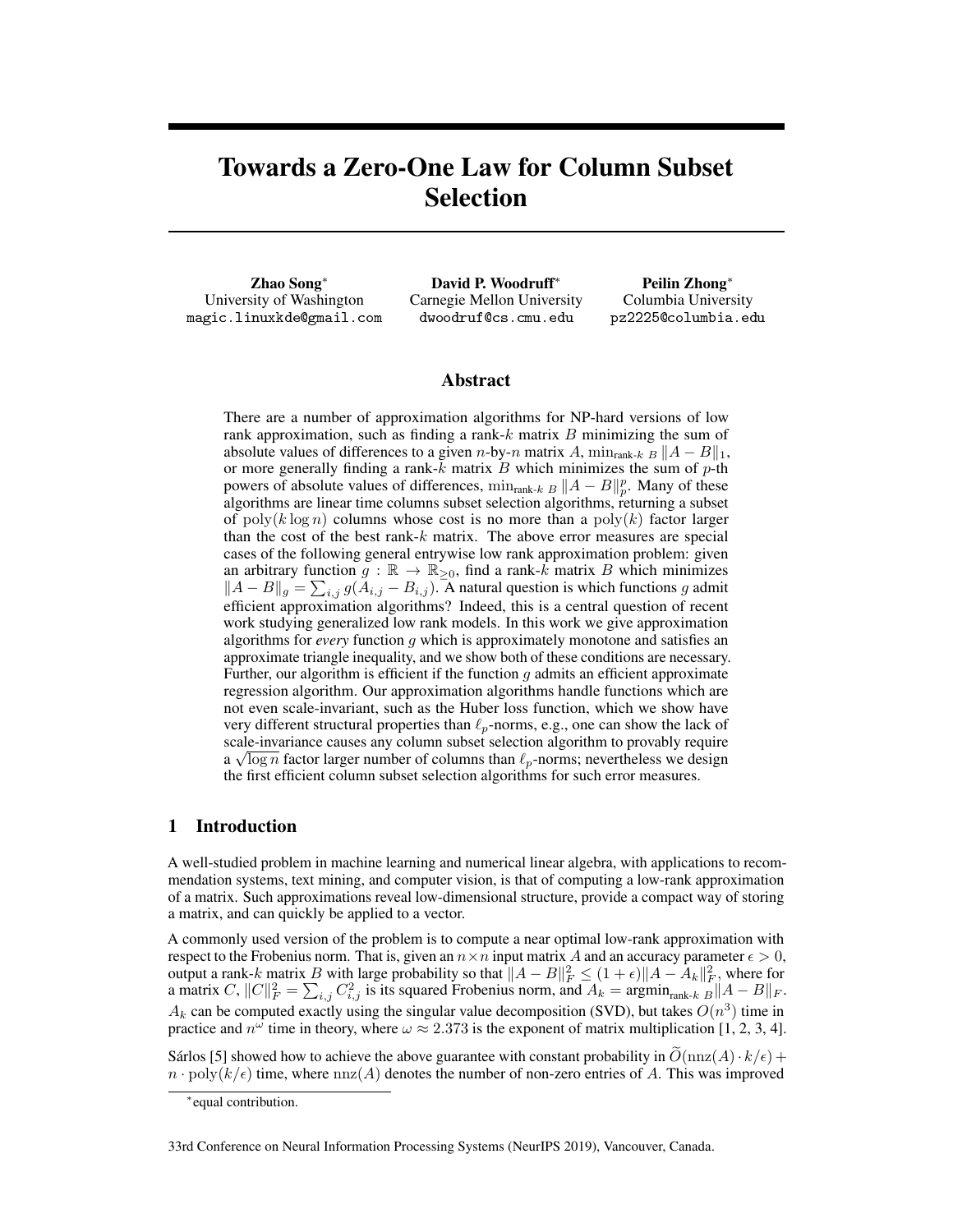in [6, 7, 8, 9, 10] using sparse random projections in  $O(\text{nnz}(A)) + n \cdot \text{poly}(k/\epsilon)$  time. Large sparse datasets in recommendation systems are common, such as the Bookcrossing (100 $K \times 300K$  with 10<sup>6</sup> observations) [11] and Yelp datasets (40K  $\times$  10K with 10<sup>5</sup> observations) [12], and this is a substantial improvement over the SVD.

Robust Low Rank Approximation. To understand the role of the Frobenius norm in the algorithms above, we recall a standard motivation for this error measure. Suppose one has  $n$  data points in a  $k$ dimensional subspace of  $\mathbb{R}^d$ , where  $k \ll d$ . We can write these points as the rows of an  $n \times d$  matrix  $A^*$ which has rank  $k$ . The matrix  $A^*$  is often called the *ground truth matrix*. In a number of settings, due to measurement noise or other kinds of noise, we only observe the matrix  $A = A^* + \Delta$ , where each entry of the *noise matrix*  $\Delta \in \mathbb{R}^{n \times n}$  is an i.i.d. random variable from a certain mean-zero noise distribution D. One method for approximately recovering  $A^*$  from A is maximum likelihood estimation. Here one tries to find a matrix B maximizing the log-likelihood: max<sub>rank-k B</sub>  $\sum_{i,j}$  log  $p(A_{i,j} - B_{i,j})$ , where  $p(\cdot)$  is the probability density function of the underlying noise distribution D. For example, when the noise distribution is Gaussian with mean zero and variance  $\sigma^2$ , denoted by  $N(0, \sigma^2)$ , then the optimization problem is  $\max_{\text{rank-}k} B \sum_{i,j} \left( \log(1/\sqrt{2\pi\sigma^2}) - (A_{i,j} - B_{i,j})^2/(2\sigma^2) \right)$ , which is equivalent to solving the Frobenius norm loss low rank approximation problem defined above.

The Frobenius norm loss, while having nice statistical properties for Gaussian noise, is well-known to be sensitive to outliers. Applying the same maximum likelihood framework above to other kinds of noise distributions results in minimizing other kinds of loss functions. In general, if the density function of the underlying noise  $D$  is  $p(z) = c \cdot e^{-g(z)}$ , where c is a normalization constant, then the maximum likelihood estimation problem for this noise distribution becomes the following generalized entry-wise loss low rank approximation problem:  $\min_{\text{rank-}k} B \sum_{i,j} g(A_{i,j} - B_{i,j}) =$  $\min_{\text{rank-}k} B ||A - B||_q$ , which is a central topic of recent work on *generalized low-rank models* [13]. For example, when the noise is Laplacian, the entrywise  $\ell_1$  loss is the maximum likelihood estimation, which is also robust to sparse outliers. A natural setting is when the noise is a mixture of small Gaussian noise and sparse outliers; this noise distribution is referred to as the *Huber density*. In this case the Huber loss function gives the maximum likelihood estimate [13], where the Huber function [14] is defined to be:  $g(x) = x^2/(2\tau)$  if  $|x| < \tau/2$ , and  $g(x) = |x| - \tau/2$  if  $|x| \ge \tau$ . Another nice property of the Huber error measure is that it is differentiable everywhere, unlike the  $\ell_1$ -norm, yet still enjoys the robustness properties as one moves away from the origin, making it less sensitive to outliers than the  $\ell_2$ -norm. There are many other kinds of loss functions, known as M-estimators [15], which are widely used as loss functions in robust statistics [16].

Although several specific cases have been studied, such as entry-wise  $\ell_p$  loss [17, 18, 19, 20, 21], weighted entry-wise  $\ell_2$  loss [22], and cascaded  $\ell_p(\ell_2)$  loss [23, 24], the landscape of general entrywise loss functions remains elusive. There are no results known for any loss function which is not scale-invariant, much less any kind of characterization of which loss functions admit efficient algorithms. This is despite the importance of these loss functions; we refer the reader to [13] for a survey of generalized low rank models. This motivates the main question in our work:

**Question 1.1** (General Loss Functions). *For a given approximation factor*  $\alpha > 1$ , which functions q *allow for efficient low-rank approximation algorithms? Formally, given an*  $n \times d$  *matrix* A, can we *find a* rank-k *matrix* B *for which*  $||A - B||_g \le \alpha \min_{\text{rank}-k} |A - B'||_g$ , where for a matrix C,  $||C||_g = \sum_{i \in [n], j \in [d]} g(C_{i,j})$ ? What if we also allow B to have rank  $\text{poly}(\vec{k} \log n)$ ?

For Question 1.1, one has  $g(x) = |x|^p$  for p-norms, and note the Huber loss function also fits into this framework. Allowing B to have slightly larger rank than k, namely,  $poly(k \log n)$ , is often sufficient for applications as it still allows for the space savings and computational gains outlined above. These are referred to as bicriteria approximations and are the focus of our work.

**Notation.** Before we present our results, let us briefly introduce the notation. For  $n \in \mathbb{Z}_{\geq 0}$ , let  $[n]$ denote the set  $\{1, 2, \dots, n\}$ . Let  $A \in \mathbb{R}^{n \times m}$ .  $A_i$  and  $A^j$  denote the  $i^{\text{th}}$  column and the  $j^{\text{th}}$  row of  $A$ respectively. Let  $P \subseteq [m], Q \subseteq [n]$ .  $A_P$  denotes the matrix which is composed by the columns of A with column indices in P. Similarly,  $A^{Q}$  denotes the matrix composed by the rows of A with row indices in Q. Let S be a set and  $s \in \mathbb{Z}_{\geq 0}$ . We use  $\binom{S}{s}$  to denote the set of all the size-s subsets of S.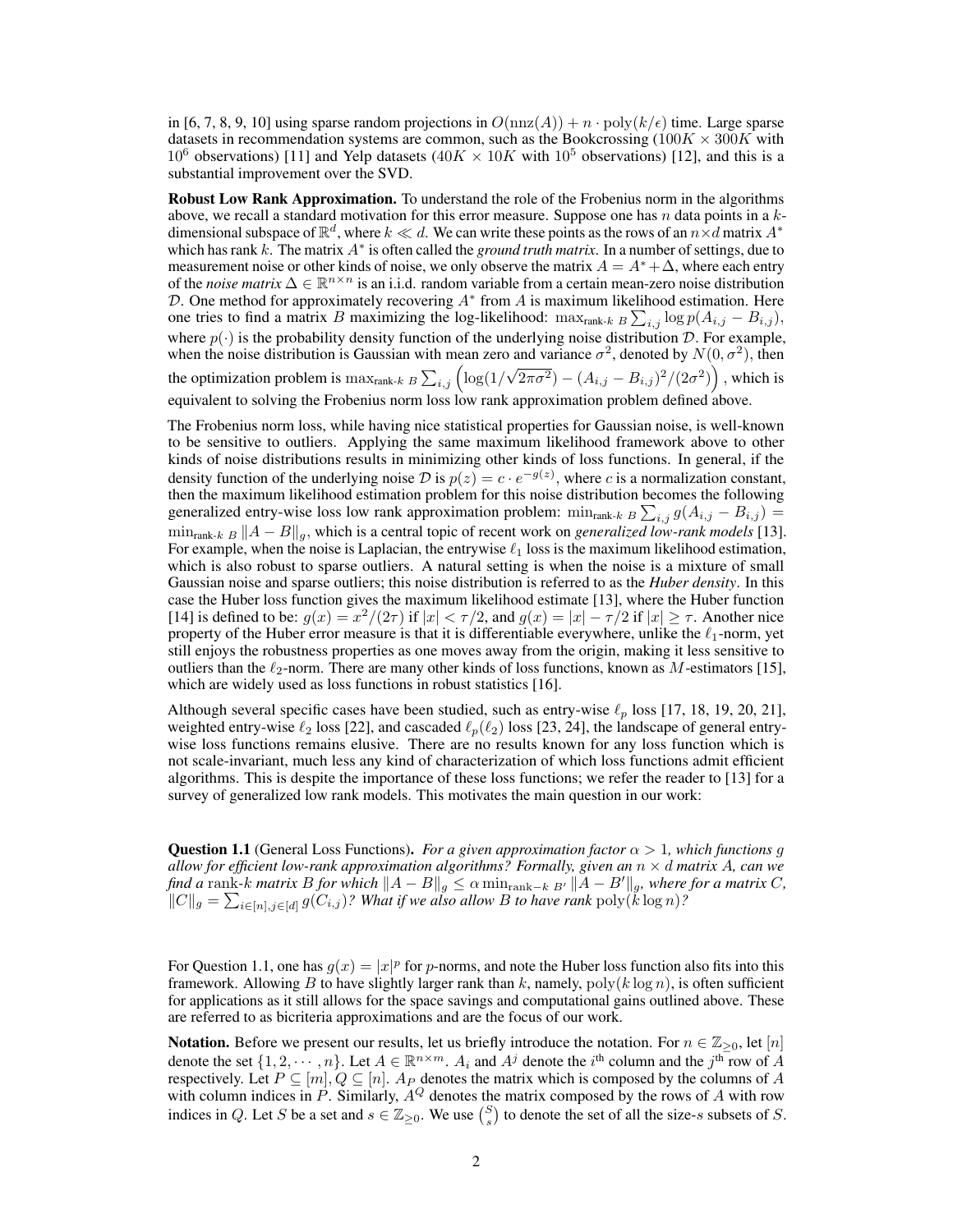|                             | g(x)                                                                   | $\mathrm{ati}_{g,t}$   | $mon_q$                                           |
|-----------------------------|------------------------------------------------------------------------|------------------------|---------------------------------------------------|
| <b>HUBER</b>                | $x^2$<br>$\overline{x}$<br>$\tau( x )$<br>$\lvert x \rvert$<br>$>\tau$ | O(t)                   |                                                   |
| $\ell_p$ $(p \geq 1)$       | $ x ^p/p$                                                              | $O(\overline{t^{p-1}}$ |                                                   |
| $\ell_1 - \ell_2$           | $+ x^2/2$                                                              | O(t)                   |                                                   |
| <b>GEMAN-MCCLURE</b>        | $(2+2x^2)$                                                             | O(t)                   |                                                   |
| "FAIR"                      | $\tau^2$<br>$  x /\tau -$<br>$ x /\tau$<br>$log(1 +$                   | O(t)                   |                                                   |
| <b>TUKEY</b>                | $(x/\tau)^{2}$ <sup>3</sup><br>$ x  \leq \tau$<br>/6<br>$ x  > \tau$   | O(t)                   |                                                   |
| <b>CAUCHY</b>               | $/2 \cdot \log(1 +$<br>$(x/\tau)^2$ .                                  | O(t)                   |                                                   |
| QUANTILE $(\tau \in (0,1))$ | $x \geq 0$<br>$\tau x$<br>$x \leq 0$<br>$(\tau-1)x$                    |                        | $\frac{\tau}{1-\tau}, \frac{1-\tau}{\tau}$<br>max |

Table 1: Example functions satisfying both structural properties.

## 1.1 Our Results

We studied low rank approximation with respect to general error measures. Our algorithm is a column subset selection algorithm, returning a small subset of columns which span a good low rank approximation. Column subset selection has the benefit of preserving sparsity and interpretability, as described above.

We give a "zero-one law" for such column subset selection problems. We describe two properties on the function  $g$  that we need to obtain our low rank approximation algorithms. We also show that if we are missing any one of the properties, then we can find an example function  $g$  for which there is no good column subset selection (see Appendix B).

Since we obtain column subset selection algorithms for a wide class of functions, our algorithms must necessarily be bicriteria and have approximation factor at least  $\text{poly}(k)$ . Indeed, a special case of our class of functions includes entrywise  $\ell_1$ -low rank approximation, for which it was shown in Theorem G.27 of [18] that any subset of  $poly(k)$  columns incurs an approximation error of at least  $k^{\Omega(1)}$ . We also show that for the entrywise Huber-low rank approximation, already for  $k = 1$ ,  $\sqrt{\log n}$ columns are needed to obtain any constant factor approximation, thus showing that for some of the functions we consider, a dependence on  $n$  in our column subset size is necessary.

We note that previously for almost all such functions, it was not known how to obtain any non-trivial approximation factor with any sublinear number of columns.

## 1.1.1 A Zero-One Law

We first state three general properties, the first two of which are structural properties and are necessary and sufficient for obtaining a good approximation from a small subset of columns. The third property is needed for efficient running time.

Approximate triangle inequality. For  $t \in \mathbb{Z}_{>0}$ , we say a function  $g(x): \mathbb{R} \to \mathbb{R}_{\geq 0}$  satisfies the ati<sub>g,t</sub>-approximate triangle inequality if for any  $x_1, x_2, \dots, x_t \in \mathbb{R}$ ,  $g(\sum x_i) \leq \text{ati}_{g,t}^{\square} \cdot \sum g(x_i)$ .

**Monotone property.** For any parameter mon<sub>g</sub>  $\geq 1$ , we say function  $g(x) : \mathbb{R} \to \mathbb{R}_{\geq 0}$  is mon<sub>g</sub>monotone if for any  $x, y \in \mathbb{R}$  with  $0 \leq |x| \leq |y|$ , we have  $g(x) \leq \text{mon}_g \cdot g(y)$ .

Many functions including most M-estimators [15] and the quantile function [26] satisfy the above two properties. See Table 1 for several examples. We refer the reader to the supplementary, namely Appendix B, for the necessity of these two properties. Our next property is not structural, but rather states that if the loss function has an efficient regression algorithm, then that suffices to efficiently find a small subset of columns spanning a good low rank approximation.

**Regression property.** We say function  $g(x) : \mathbb{R} \to \mathbb{R}_{\geq 0}$  has the  $(\text{reg}_{g,d}, \mathcal{T}_{\text{reg},g,n,d,m})$ -regression property if the following holds: given two matrices  $A \in \mathbb{R}^{n \times d}$  and  $B \in \mathbb{R}^{n \times m}$ , for each  $i \in [m]$ , let OPT<sub>i</sub> denote  $\min_{x \in \mathbb{R}^d} ||Ax - B_i||_g$ . There is an algorithm that runs in  $\mathcal{T}_{\text{reg},g,n,d,m}$  time and outputs a matrix  $X' \in \mathbb{R}^{d \times m}$  such that  $||AX'_i - B_i||_g \leq \text{reg}_{g,d} \cdot \text{OPT}_i, \forall i \in [m]$  and outputs a vector of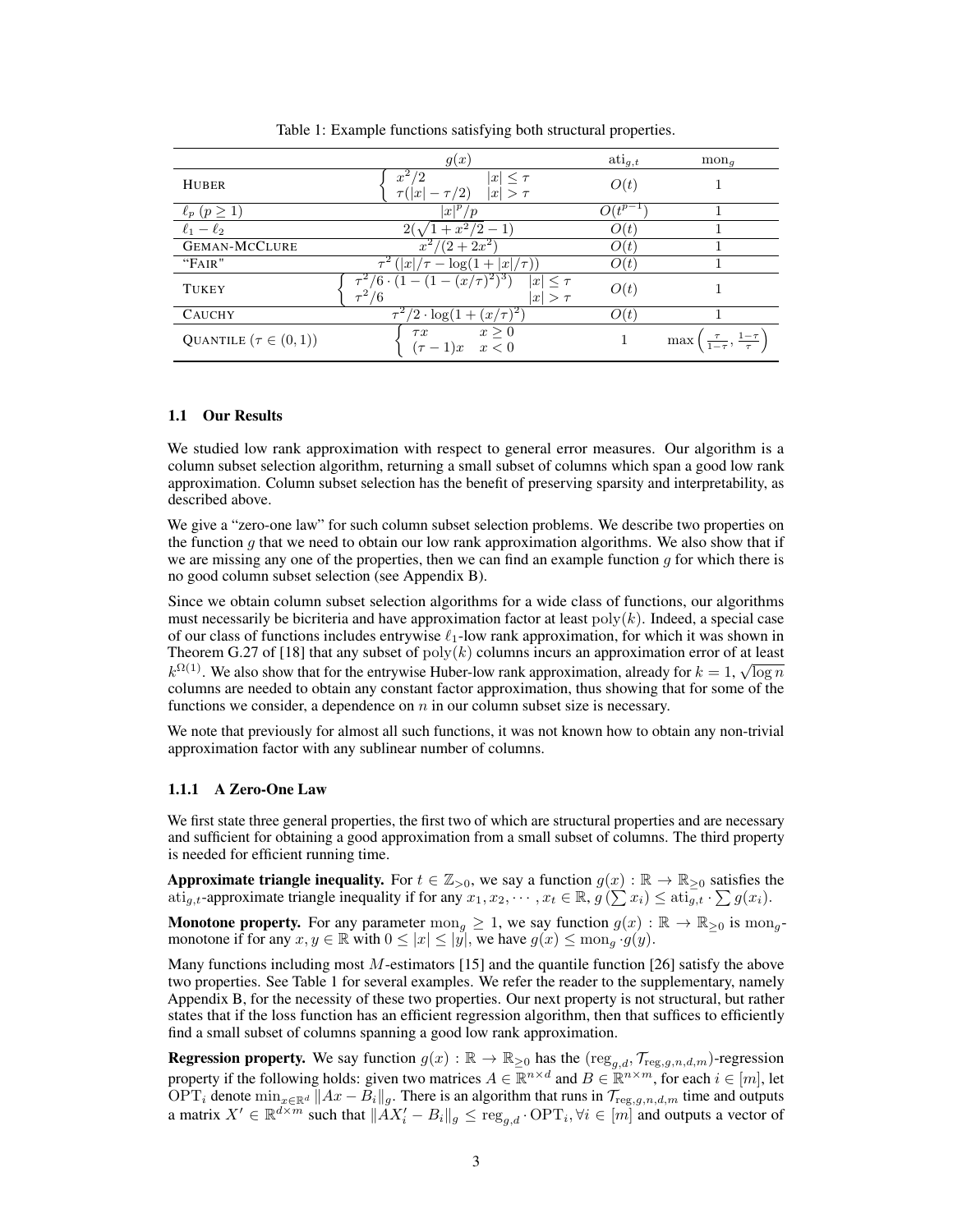estimated regression costs  $v \in \mathbb{R}^d$  such that  $\text{OPT}_i \leq v_i \leq \text{reg}_{g,d} \cdot \text{OPT}_i, \forall i \in [m]$ . The success probability is at least  $1 - 1/\text{poly}(nm)$ .

Some functions for which regression itself is non-trivial are e.g., the  $\ell_0$ -loss function and Tukey function. The  $\ell_0$ -loss function corresponds to the nearest codeword problem over the reals and has slightly better than an  $O(d)$ -approximation ([27, 28], see also [20]). For the Tukey function, [29] shows that Tukey regression is NP-hard, and it also gives approximation algorithms. For discussion on regression solvers, we refer the reader to Appendix C.

**Zero-one law (sufficient conditions):** For any function, as long as the above general three properties hold, we can provide an efficient algorithm, as our following main theorem shows.

**Theorem 1.2.** *Given a matrix*  $A \in \mathbb{R}^{n \times n}$ , let  $k \geq 1$ ,  $k' = 2k + 1$ . Let  $g : \mathbb{R} \to \mathbb{R}_{\geq 0}$  denote a *function satisfying the*  $\mathrm{ati}_{g,k'}$ -approximate triangle inequality, the  $\mathrm{mon}_{g}$ -monotone property , and *the* ( $\text{reg}_{g,k'}$ ,  $\widetilde{\mathcal{T}}_{\text{reg},g,n,k',n}$ *)-regression property. Let*  $\text{OPT} = \min_{\text{rank } -k} A' \Vert A' - A \Vert_{g}$ *. There is an algorithm that runs in*  $O(n + T_{\text{reg},g,n,k',n})$  *time and outputs a set*  $S \subseteq [n]$  *with*  $|S| = O(k \log n)$ *such that with probability at least* 0.99*,*

$$
\min_{X \in \mathbb{R}^{|S| \times n}} \|A_S X - A\|_g \le \text{ati}_{g,k'} \cdot \text{mon}_g \cdot \text{reg}_{g,k'} \cdot O(k \log k) \cdot \text{OPT}.
$$

Although the input matrix  $A$  in the above statement is a square matrix, it is straightforward to extend the result to the rectangular case. By the above theorem, we can obtain a good subset of columns. To further get a low rank matrix  $B$  which is a good low rank approximation to  $A$ , it is sufficient to take an additional  $\mathcal{T}_{\text{reg},g,n,|S|,n}$  time to solve the regression problem.

Zero-one law (necessary conditions): In Appendix B.1, we show how to construct a monotone function without approximate triangle inequality such that it is not possible to obtain a good low rank approximation by selecting a small subset of columns.

In Appendix B.2, we discuss a function which has the approximate triangle inequality but is not monotone. We show that for some matrices, there is no small subset of columns which can give a good low rank approximation for such loss function.

#### 1.1.2 Lower Bound on the Number of Columns

One may wonder if the  $\log n$  blowup in rank is necessary in our theorem. We show some dependence on *n* is necessary by showing that for the important Huber loss function, at least  $\sqrt{\log n}$  columns are required in order to obtain a constant factor approximation for  $k = 1$ :

**Theorem 1.3.** Let  $H(x)$  denote the following function:  $H(x) = \begin{cases} x^2, & \text{if } |x| < 1; \\ 1, & \text{if } |x| > 1. \end{cases}$  $|x|, \quad \text{if } |x| \geq 1.$ 

*For any*  $n \geq 1$ , *there is a matrix*  $A \in \mathbb{R}^{n \times n}$  *such that, if we select*  $o(\sqrt{\log n})$  *columns to fit the entire matrix, there is no*  $O(1)$ *-approximation, i.e., for any subset*  $S \subseteq [n]$  *with*  $|S| = o(\sqrt{\log n})$ ,  $\frac{1}{2}$ 

 $\min_{X \in \mathbb{R}^{|S| \times n}} \|A_S X - A\|_H \ge \omega(1) \cdot \min_{\text{rank } -1 \ A'} \|A' - A\|_H.$ 

Notice that the above function  $H(x)$  is always a constant approximation to the Huber function (see Table 1) with  $\tau = 1$ . Thus, the hardness also holds for the Huber function. For more discussion on our lower bound, we refer the reader to Appendix D.

## 1.2 Overview of our Approach and Related Work

Low Rank Approximation for General Functions. A natural approach to low rank approximation is "column subset selection", which has been extensively studied in numerical linear algebra [30, 31, 32, 33, 34, 35, 36, 37, 18, 38]. One can take the column subset selection algorithm for  $\ell_p$ -low rank approximation in [19] and try to adapt it to general loss functions. Namely, their argument shows that for any matrix  $A \in \mathbb{R}^{n \times n}$  there exists a subset S of k columns of A, denoted by  $A_S \in \mathbb{R}^{n \times k}$ , for which there exists a  $k \times n$  matrix V for which  $||A_S V - A||_p^p \le (k+1)^p \min_{\text{rank-}k} |A - B'||_p^p$ ; we refer the reader to Theorem 3 of [19]. Given the existence of such a subset  $S$ , a natural next idea is to then sample a set T of k columns of A uniformly at random. It is then likely the case that if we look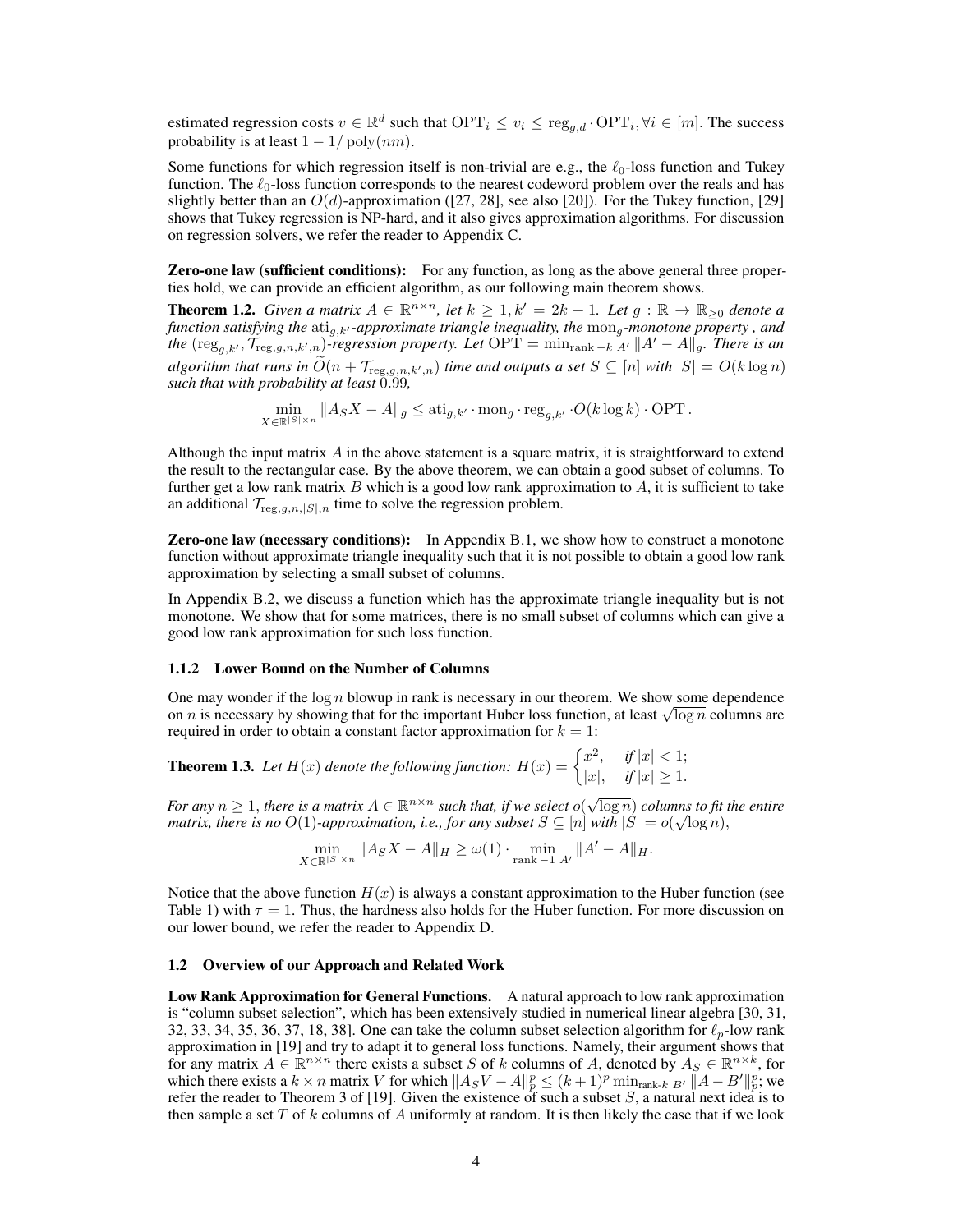at a random column  $A_i$ , (1) with probability  $1/(k+1)$ , i is not among the subset S of k columns out of the k + 1 columns  $T \cup \{i\}$  defining the optimal rank-k approximation to the submatrix  $A_{T \cup \{i\}}$ , and (2) with probability at least 1/2, the best rank-k approximation to  $A_{T\cup\{i\}}$  has cost at most

$$
(2(k+1)/n) \cdot \min_{\text{rank-}k \ B'} \|A - B'\|_p^p. \tag{1}
$$

Indeed, (1) follows from  $T \cup \{i\}$  being a uniformly random subset of  $k + 1$  columns, while (2) follows from a Markov bound. The argument in Theorem 7 of [19] is then able to "prune" a  $1/(k+1)$ fraction of columns (this can be optimized to a constant fraction) in expectation, by "covering" them with the random set T. Recursing on the remaining columns, this procedure stops after  $k \log n$ iterations, giving a column subset of size  $O(k^2 \log n)$  (which can be optimized to  $O(k \log n)$ ) and an  $O(k)$ -approximation.

The proof in [19] of the existence of a subset S of k columns of A spanning a  $(k + 1)$ -approximation above is quite general, and one might suspect it generalizes to a large class of error functions. Suppose, for example, that  $k = 1$ . The idea there is to write  $A = A^* + \Delta$ , where  $A^* = U \cdot V$  is the optimal rank-1  $\ell_p$ -low rank approximation to A. One then "normalizes" by the error, defining  $\tilde{A}_i^* = A_i^*/\|\Delta_i\|_p$ and letting s be such that  $\|\tilde{A}_s^*\|_p$  is largest. The rank-1 subset S is then just  $A_s$ . Note that since  $\tilde{A}^*$ has rank-1 and  $\|\tilde{A}_s^*\|_p$  is largest, one can write  $\tilde{A}_j^*$  for every  $j \neq s$  as  $\alpha_j \cdot \tilde{A}_s^*$  for  $|\alpha_j| \leq 1$ . The fact that  $|\alpha_j| \leq 1$  is crucial; indeed, consider what happens when we try to "approximate"  $A_j$  by  $A_s\cdot\frac{\alpha_j\|\Delta_j\|_p}{\|\Delta_s\|_p}$  $\frac{f_j\|\Delta_j\|_p}{\|\Delta_s\|_p}$ . Then  $\|A_j - A_s\alpha_j\|\Delta_j\|_p/\|\Delta_s\|_p\|_p \le \|A_j - A_j^*\|_p + \|A_j^* - A_s\alpha_j\|\Delta_j\|_p/\|\Delta_s\|_p\|_p =$  $\|\Delta_j\|_p + \|A_j^* - (A_s^* + \Delta_s)\alpha_j\|\Delta_j\|_p / \|\Delta_s\|_p\|_p = \|\Delta_j\|_p + \|\Delta_s\alpha_j\|\Delta_j\|_p / \|\Delta_s\|_p\|_p$ , and since the

p-norm is monotonically increasing and  $\alpha_j \leq 1$ , the latter is at most  $\|\Delta_j\|_p + \|\Delta_s\frac{\|\Delta_j\|_p}{\|\Delta_s\|_p}$  $\frac{\|\Delta_j\|_p}{\|\Delta_s\|_p}\|_p$ . So far, all we have used about the  $p$ -norm is the monotone increasing property, so one could hope that the argument could be generalized to a much wider class of functions.

However, at this point the proof uses that the *p*-norm has *scale-invariance*, and so  $\|\Delta_s\|_{\mathbb{R}^s}\|\|\rho_{\mathcal{S}}\|_{\mathbb{R}^s}$  $\frac{\|\Delta_j\|_p}{\|\Delta_s\|_p}\|_p =$  $\|\Delta_j\|_p \cdot \|\frac{\Delta_s}{\|\Delta_s\|_p}\|_p = \|\Delta_j\|_p$ , and it follows that  $\|A_j - A_s \frac{\alpha_j \|\Delta_j\|_p}{\|\Delta_s\|_p}$  $\frac{\|f_j\| \Delta_j \|_p}{\| \Delta_s \|_p} \|_p \leq 2 \| \Delta_j \|_p$ , giving an overall 2-approximation (recall  $k = 1$ ). But what would happen for a general, not necessarily scale-invariant function g? We need to bound  $\|\Delta_s\frac{\|\Delta_j\|_g}{\|\Delta_s\|_g}$  $\frac{\|\Delta_j\|_g}{\|\Delta_s\|_g} \|_g$ . If we could bound this by  $O(\|\Delta_j\|_g)$ , we would obtain the same conclusion as before, up to constant factors. Consider, though, the "reverse Huber function":  $g(x) = x^2$  if  $x \ge 1$  and  $g(x) = |x|$  for  $x \le 1$ . Suppose that  $\Delta_s$  and  $\Delta_j$  were just 1-dimensional vectors, i.e., real numbers, so we need to bound  $g(\Delta_s g(\Delta_j)/g(\Delta_s))$  by  $O(g(\Delta_j))$ . Suppose  $\Delta_s = 1$ . Then  $g(\Delta_s) = 1$  and  $g(\Delta_s g(\Delta_j)/g(\Delta_s)) = g(g(\Delta_j))$  and if  $\Delta_j = n$ , then  $g(g(\Delta_j)) = n^4 = g(\Delta_j)^2$ , much larger than the  $O(g(\Delta_j))$  we were aiming for.

Maybe the analysis can be slightly changed to correct for these normalization issues? This is not the case, as we show that unlike for  $\ell_p$ -low rank approximation, for the reverse Huber function *there is no subset of* 2 *columns of* A *obtaining better than an* n 1/4 *-approximation factor*. (See Section D.2 for more details). Further, the lack of scale invariance not only breaks the argument in [19], it shows that combinatorially such functions g behave very differently than  $\ell_p$ -norms. We show more generally there exist functions, in particular the Huber function, for which one needs to choose  $\Omega(\sqrt{\log n})$  columns to obtain a constant factor approximation; we describe this more below. Perhaps more surprisingly, we show a subset of  $O(\log n)$  columns suffice to obtain a constant factor approximation to the best rank-1 approximation for any function  $g(x)$  which is approximately monotone and has the approximate triangle inequality, the latter implying for any constant  $C > 0$  and any  $x \in \mathbb{R}_{\geq 0}$ ,  $g(Cx) = O(g(x))$ . For  $k > 1$ , these conditions become: (1)  $g(x)$  is monotone nondecreasing in x, (2)  $g(x)$  is within a poly(k) factor of  $g(-x)$ , and (3) for any real number  $x \in \mathbb{R}^{\geq 0}$ ,  $g(O(kx)) \leq poly(k) \cdot g(x)$ . We show it is possible to obtain an  $O(k^2 \log k)$  approximation with  $O(k \log n)$  columns. We give the intuition and main lemma statements for our result in Section 2, deferring proofs to the supplementary material.

Even for  $\ell_p$ -low rank approximation, our algorithms slightly improve and correct a minor error in [19] which claims in Theorem 7 an  $O(k)$ -approximation with  $O(k \log n)$  columns for  $\ell_p$ -low rank approximation. However, their algorithm actually gives an  $O(k \log n)$ -approximation with  $O(k \log n)$ columns. In [19] it was argued that one expects to pay a cost of  $O(k/n)$  ·  $\min_{\text{rank-}k} B' || A - B'||_p^p$  per column as in (1), and since each column is only counted in one iteration, summing over the columns gives  $O(k)$  · min<sub>rank-k</sub>  $B' || A - B' ||_p$  total cost. The issue is that the value of n is changing in each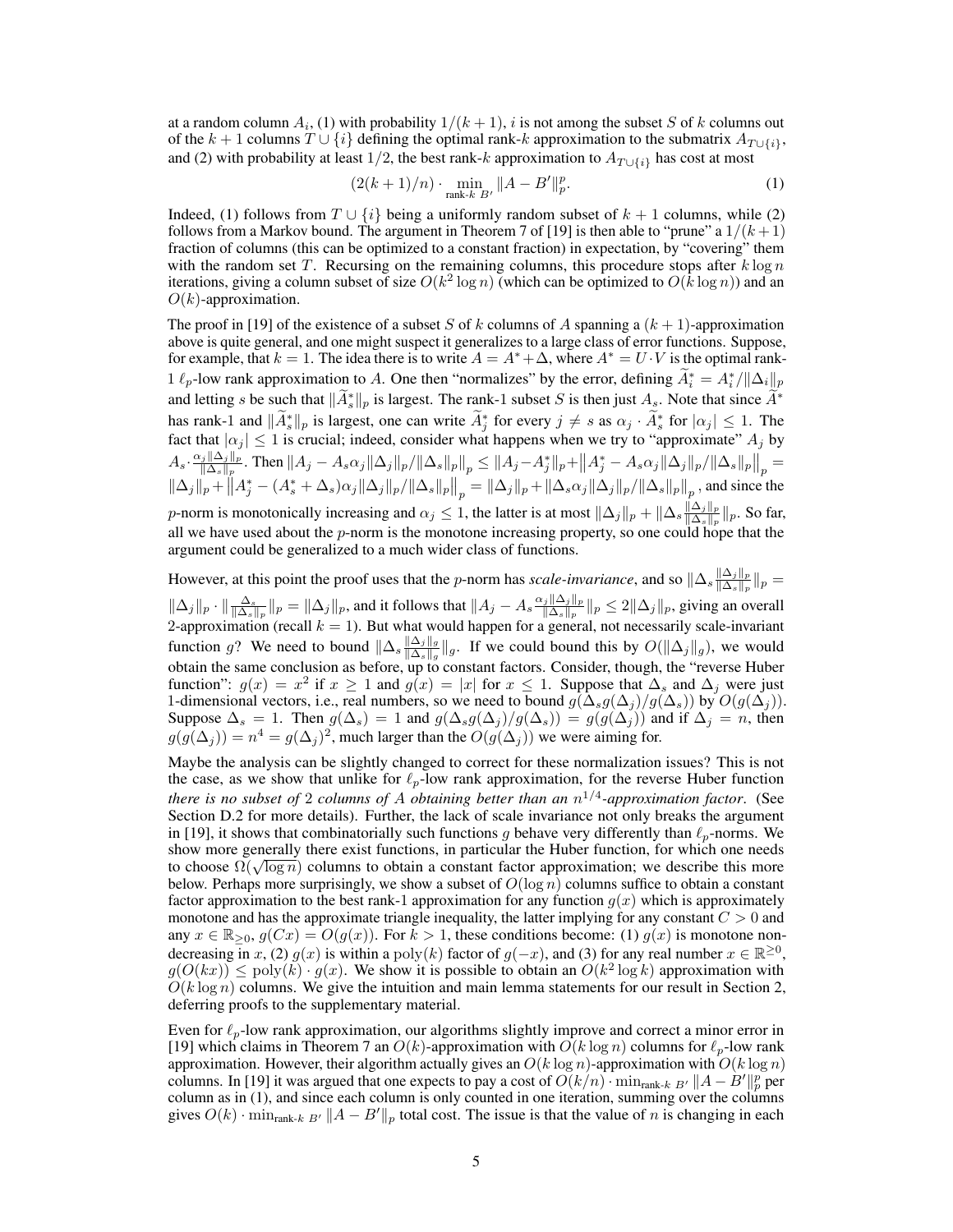Algorithm 1 Low rank approximation algorithm for general functions

1: **procedure** GENERALFUNCTIONLOWRANKAPPROX $(A \in \mathbb{R}^{n \times n}, k \in \mathbb{Z}_{\geq 1}, g : \mathbb{R} \to \mathbb{R}_{\geq 0})$ 2: Initialization:  $T_0 \leftarrow [n], i \leftarrow 1, r \leftarrow 0$ <br>3: **for**  $|T_{i-1}| > 1000k$  **do** 3: **for**  $|T_{i-1}| \ge 1000k$  do<br>4: **for**  $j = 1 \rightarrow \log n$ for  $j = 1 \rightarrow \log n$  do 5: Sample  $S_i^{(j)}$  from  $\binom{T_{i-1}}{2k}$  uniformly at random 6: Solve the reg<sub>g,2k</sub>-approximate regression  $\min_{x \in \mathbb{R}^{2k}} ||A_{S_i^{(j)}} x - A_t||_g$  for each  $t \in$  $T_{i-1} \setminus S_i^{(j)}$ , and let  $v_{i,t}^{(j)}$  be the reg<sub>g,2k</sub>-estimated regression cost  $\qquad \triangleright$  See Section 1.1.1 for regression property 7:  $R_i^{(j)} \leftarrow \{t \mid v_{i,t}^{(j)} \text{ is the bottom } |T_{i-1} \setminus S_i^{(j)}|/20 \text{ largest value in } \{v_{i,t'}^{(j)} \mid t' \in T_{i-1} \setminus T_i^{(j)}\}$  $S_i^{(j)}\}$ 8:  $c_i^{(j)} \leftarrow \sum_{t \in R_i^{(j)}} v_{i,t}^{(j)}$ 9: end for  $10:$ \* ←  $\arg \min_{j \in [\log n]} \left\{ c_i^{(j)} \right\}$ 11:  $S_i \leftarrow S_i^{(j^*)}, R_i \leftarrow R_i^{(j^*)}, T_i \leftarrow T_{i-1} \setminus (S_i \cup R_i)$ 12:  $r \leftarrow i$ 13:  $i \leftarrow i + 1$ <br>14: **end for** end for 15: **return**  $S = T_r \cup \bigcup$  $\triangleright$  It is easy to see  $r \leq O(\log n)$  from the above procedure 16: end procedure

iteration, so if in the *i*-th iteration it is  $n_i$ , then we could pay  $n_i \cdot O(k/n_i) \cdot \min_{\text{rank-}k} B' ||A - B'||_p =$  $O(k)$  · min<sub>rank-k</sub>  $B' || A - B' ||_p$  in each of  $O(\log n)$  iterations, giving  $O(k \log n)$  approximation ratio. In contrast, our algorithm achieves an  $O(k \log k)$  approximation ratio for  $\ell_p$ -low rank approximation as a special case, which gives the first  $O(1)$  approximation in nearly linear time for any constant k for  $\ell_p$  norms. Our analysis is finer in that we show not only do we expect to pay a cost of  $O(k/n_i)$ .  $\min_{\text{rank-}k}$   $_{B'}||A - B'||_p^p$  per column in iteration i, we pay  $O(k/n_i)$  times the cost of the best rank-k approximation to A *after the most costly*  $n/k$  columns have been removed; thus we pay  $O(k/n_i)$ times a *residual cost* with the top  $n/k$  columns removed. This ultimately implies any column's cost can contribute in at most  $O(\log k)$  of  $O(\log n)$  recursive calls, replacing an  $O(\log n)$  factor with an  $O(\log k)$  factor in the approximation ratio. This also gives the first poly $(k)$ -approximation for  $\ell_0$ -low rank approximation, studied in [20], improving the  $O(k^2 \log(n/k))$ -approximation there to  $O(k^2 \log k)$  and giving the first constant approximation for constant k.

# 2 Algorithm for General Loss Low Rank Approximation

Our algorithm is presented in Algorithm 1. First, let us briefly analyze the running time. Consider fixed  $i \in [r], j \in [\log n]$ . Sampling  $S_i^{(j)}$  takes  $O(k)$  time. Solving  $\text{reg}_{g,2k}$ -approximate regression  $\min_x \|A_{S_i^{(j)}} x - A_t\|_g$  for all  $t \in T_{i-1} \setminus S_i^{(j)}$  takes  $\mathcal{T}_{\text{reg},g,n,2k,|T_{i-1} \setminus S_i^{(j)}|} \leq \mathcal{T}_{\text{reg},g,n,2k+1,n}$  time. Since finding  $|T_{i-1} \setminus S_i^{(j)}|/20$  smallest element can be done in  $O(n)$  time,  $R_i^{(j)}$  can be computed in  $O(n)$  time. Thus the inner loop takes  $O(n + T_{\text{reg},g,n,2k+1,n})$  time. Since  $r = O(\log n)$ , the total running time over all  $i, j$  is  $O((n + \mathcal{T}_{\text{reg},g,n,2k+1,n}) \log^2 n)$ . In the remainder of the section, we will sketch the proof of the correctness. For the missing proofs, we refer the reader to Appendix A.

## 2.1 Properties of Uniform Column Sampling

Let us first introduce some useful notation. Consider a rank-k matrix  $M^* \in \mathbb{R}^{n \times m}$ . For a set  $H \subseteq [m]$ , let  $R_{M^*}(H) \subseteq H$  be a set such that

$$
R_{M^*}(H) = \arg\max_{P:P\subseteq H} \left\{ \left| \det \left( (M^*)^Q_P \right) \right| \middle| |P| = |Q| = \text{rank}(M^*_H), Q \subseteq [n] \right\}.
$$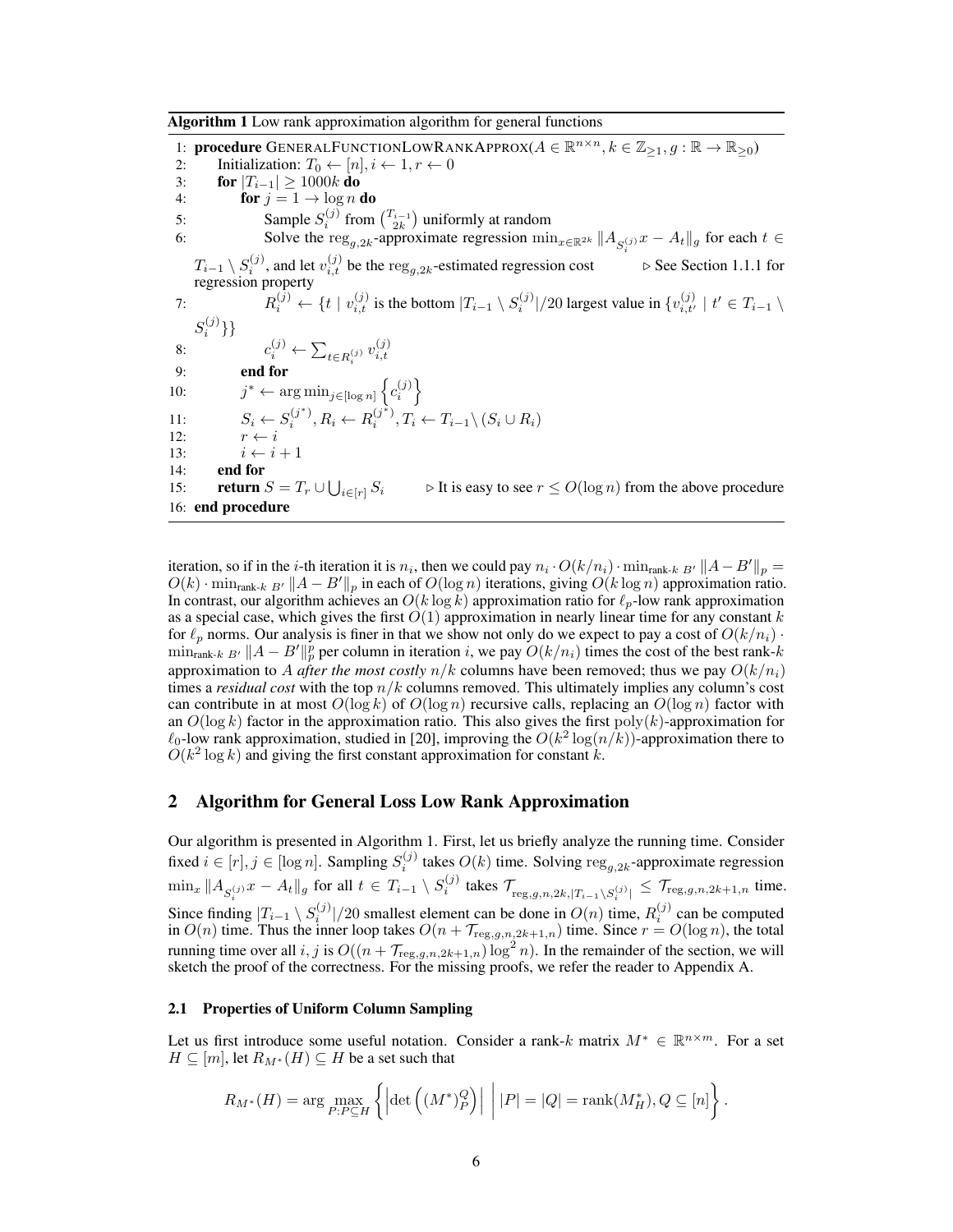where  $\det(C)$  denotes the determinant of a square matrix C. Notice that in the above formula, the maximum is over all possible choices of P and Q while  $R_{M^*}(H)$  only takes the value of the corresponding P. By Cramer's rule, if we use a linear combination of the columns of  $M^*_{R_M * (H)}$ to express any column of  $M_H^*$ , the absolute value of every fitting coefficient will be at most  $\hat{1}$ . For example, consider a rank k matrix  $M^* \in \mathbb{R}^{n \times (k+1)}$  and  $H = [k+1]$ . Let  $P \subseteq [k+1]$ ,  $Q \subseteq$  $[n], |P| = |Q| = k$  be such that  $|\det((M^*)_P^Q)|$  is maximized. Since  $M^*$  has rank k, we know  $\det((M^*)_P^Q) \neq 0$  and thus the columns of  $M_P^*$  are independent. Let  $i \in [k+1] \setminus P$ . Then the linear equation  $M_P^* x = M_i^*$  is feasible and there is a unique solution x. Furthermore, by Cramer's rule  $x_j = \frac{\det((M^*)_{[k+1]\setminus\{j\}}^Q)}{\det((M^*)^Q)}$  $\frac{((M^*)_{(k+1)\setminus \{j\}}^\infty)}{\det((M^*)_P^Q)}$ . Since  $|\det((M^*)_P^Q)| \geq |\det((M^*)_P^Q)|$  $\left|\frac{Q}{[k+1]\setminus\{j\}}\right|$ , we have  $||x||_{\infty} \leq 1$ .

Consider an arbitrary matrix  $M \in \mathbb{R}^{n \times m}$ . We can write  $M = M^* + N$ , where  $M^* \in \mathbb{R}^{n \times m}$  is an arbitrary rank-k matrix, and  $N \in \mathbb{R}^{n \times m}$  is the residual matrix. The following lemma shows that, if we randomly choose a subset  $H \subseteq [m]$  of 2k columns, and we randomly look at another column i, then with constant probability, the absolute values of all the coefficients of using a linear combination of the columns of  $M_H^*$  to express  $M_i^*$  are at most 1, and furthermore, if we use the same coefficients to use columns of  $M_H$  to fit  $M_i$ , then the fitting cost is proportional to  $||N_H||_g + ||N_i||_g$ .

**Lemma 2.1.** *Given a matrix*  $M \in \mathbb{R}^{n \times m}$  *and a parameter*  $k \geq 1$ , let  $M^* \in \mathbb{R}^{n \times m}$ *be an arbitrary rank-k matrix. Let*  $N = M - M^*$ . Let  $H \subseteq [m]$  *be a uniformly random subset of* [m]*, and let* i *denote a uniformly random index sampled from* [m]\H*. Then*  $\mathcal{L}([I] \Pr[i \notin R_{M^*}(H \cup \{i\})] \geq 1/2$ ;  $\mathcal{L}[I] \text{ if } i \notin R_{M^*}(H \cup \{i\})$ , then there exist  $|H|$  coefficients  $\alpha_1, \alpha_2, \cdots, \alpha_{|H|}$  for which  $M_i^* = \sum_{j=1}^{|H|} \alpha_j(M_H^*)_j, \forall j \in [|H|], |\alpha_j| \leq 1$ , and  $\min_{x \in \mathbb{R}^{|H|}} \|M_Hx M_i||_g \leq \text{ati}_{g,|H|+1} \cdot \text{mon}_g \cdot \left( ||N_i||_g + \sum_{j=1}^{|H|} ||(N_H)_j||_g \right).$ 

Notice that part (II) of the above lemma does not depend on any randomness of  $H$  or  $i$ . By applying part (I) of the above lemma, it is enough to prove that if we randomly choose a subset H of  $2k$ columns, there is a constant fraction of columns that each column  $M_i^*$  can be expressed by a linear combination of columns in  $M_H^*$ , and the absolute values of all the fitting coefficients are at most 1. Because of Cramer's rule, it thus suffices to prove the following lemma.

## Lemma 2.2.

$$
\Pr_{H \sim \binom{[m]}{2k}} \left[ \left| \left\{ i \; \middle| \; i \in [m] \setminus H, i \not\in R_{M^*}(H \cup \{i\}) \right\} \right| \ge (m-2k)/4 \right] \ge 1/4.
$$

#### 2.2 Correctness of the Algorithm

We write the input matrix A as  $A^* + \Delta$ , where  $A^* \in \mathbb{R}^{n \times n}$  is the best rank-k approximation to A, and  $\Delta \in \mathbb{R}^{n \times n}$  is the residual matrix with respect to  $A^*$ . Then  $\|\Delta\|_g = \sum_{i=1}^n \|\Delta_i\|_g$  is the optimal cost. As shown in Algorithm 1, our approach iteratively eliminates all the columns. In each iteration, we sample a subset of columns, and use these columns to fit other columns. We drop a constant fraction of columns which have a good fitting cost. Suppose the indices of the columns surviving after the *i*-th outer iteration are  $T_i = \{t_{i,1}, t_{i,2}, \cdots, t_{i,m_i}\} \subseteq [n]$ . Without loss of generality, we can assume  $\|\Delta_{t_{i,1}}\|_g \ge \|\Delta_{t_{i,2}}\|_g \ge \cdots \ge \|\Delta_{t_{i,m_i}}\|_g$ . The following claim shows that if we randomly sample 2k column indices H from  $T_i$ , then the cost of  $\Delta_H$  will not be large.

**Claim 2.3.** 
$$
f|T_i| = m_i \ge 1000k
$$
,  $\Pr_{H \sim \binom{T_i}{2k}} \left[ \sum_{j \in H} \|\Delta_j\|_g \le 400 \frac{k}{m_i} \sum_{j=\frac{m_i}{100k}}^{m_i} \|\Delta_{t_{i,j}}\|_g \right] \ge \frac{19}{20}$ .

By an averaging argument, in the following claim, we can show that there is a constant fraction of columns in  $T_i$  whose optimal cost is also small.

$$
\textbf{Claim 2.4. } \textit{If } |T_i| = m_i \geq 1000k, \left| \left\{ t_{i,j} \; \middle\vert \; t_{i,j} \in T_i, \| \Delta_{t_{i,j}} \|_g \geq \frac{20}{m_i} \sum_{j'= \frac{m_i}{100k}}^{m_i} \| \Delta_{t_{i,j'}} \|_g \right\} \right| \leq \frac{1}{5} m_i.
$$

By combining Lemma 2.2, part (II) of Lemma 2.1 with the above two claims, it is sufficient to prove the following core lemma. It says that if we randomly choose a subset of  $2k$  columns from  $T_i$ , then we can fit a constant fraction of the columns from  $T_i$  with a small cost.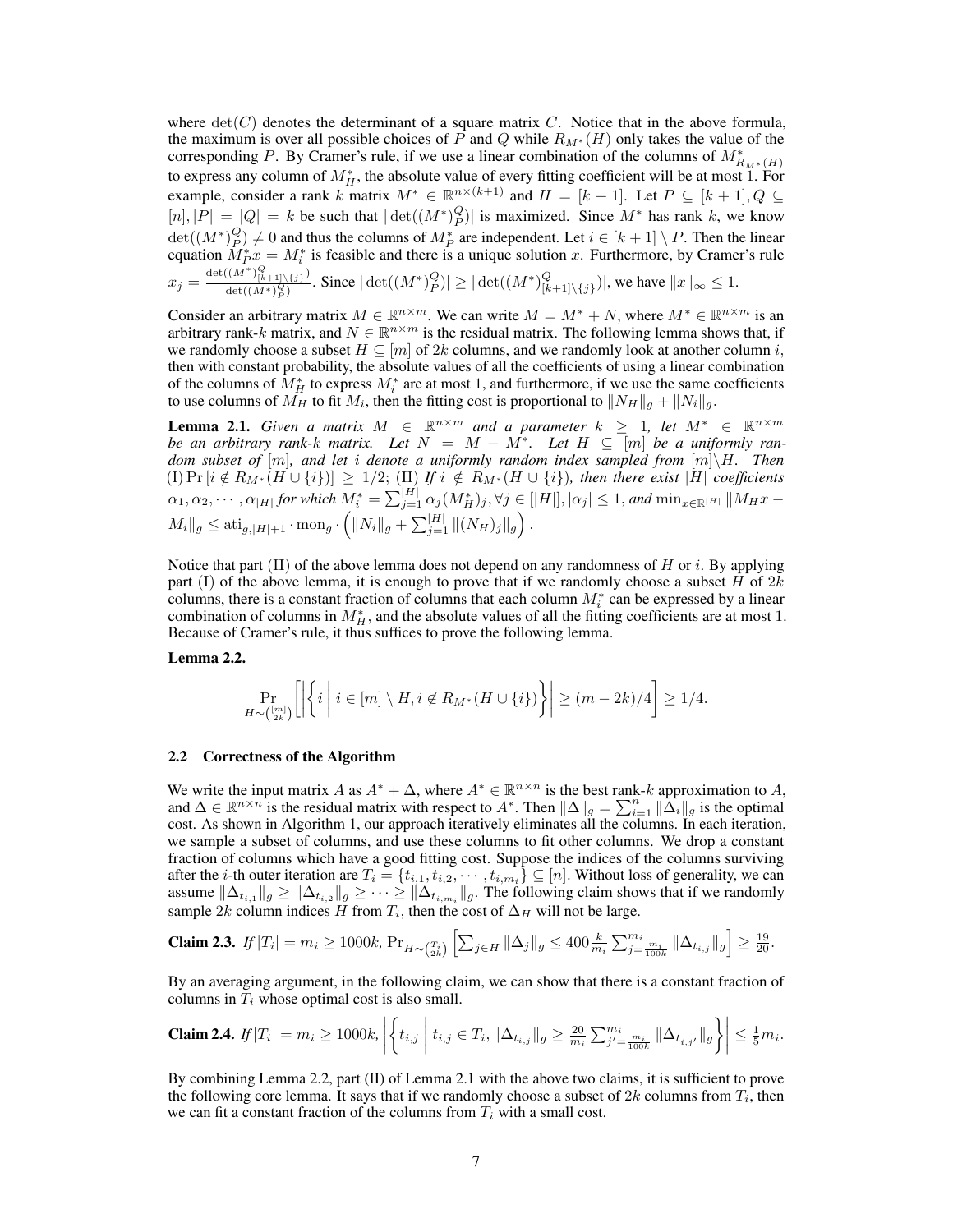**Lemma 2.5.** *If*  $|T_i| = m_i \ge 1000k$ ,

$$
\Pr_{H \sim \binom{T_i}{2k}} \left[ \left| \left\{ j \, \middle| \, j \in T_i, \min_{x \in \mathbb{R}^{|H|}} \| A_H x - A_j \|_g \le C_1 \cdot \frac{1}{m_i} \cdot \sum_{j' = \frac{m_i}{100k}}^{m_i} \| \Delta_{t_{i,j'}} \|_g \right\} \right| \ge \frac{1}{20} m_i \right] \ge \frac{1}{5},
$$

*where*  $C_1 = 500 \cdot k \cdot \text{atj}_{g,|S|+1} \cdot \text{mon}_g$ .

Let us briefly explain why the above lemma is enough to prove the correctness of our algorithm. For each column  $j \in [m]$ , either the column j is in  $T_r$  and is selected by the end of the algorithm, or  $\exists i < r$  such that  $j \in \overline{T_i} \setminus T_{i+1}$ . If  $j \in T_i \setminus T_{i+1}$ , then by the above lemma, we can show that with high probability,  $\min_x \|A_{S_{i+1}} x - A_j\|_g \le O(C_1 \|\Delta\|_1/|T_i|)$ . Thus,  $\min_x \|A_{S_{i+1}} X - A_{T_i \setminus T_{i+1}}\|_g \le$  $O(C_1||\Delta||_1)$ . It directly gives a  $O(rc_1) = O(C_1 \log n)$  approximation. For the detailed proof of Theorem 1.2, we refer the reader to Appendix A.

## 3 Experiments

We show that with the Huber loss low rank approximation, it is possible to outperform the SVD and entrywise  $\ell_1$ -low rank approximation on certain noise distributions. Even bi-criteria solutions can work very well. This motivates our study of general entry-wise loss functions.

Suppose the noise of the input matrix is a mixture of small Gaussian noise and sparse outliers. Consider an extreme case: the data matrix  $A \in \mathbb{R}^{n \times n}$  is a block diagonal matrix which contains three blocks: one block has size  $n_1 \times n_1$  ( $n_1 = \Theta(n)$ ) which has uniformly small noise (every entry is  $\Theta(1/\sqrt{n})$ ), another block has only one entry which is a large outlier (with value  $\Theta(n^{0.8})$ ), and the third matrix is the ground truth matrix with size  $n_3 \times n_3$  ( $n_3 = \Theta(n^{0.6})$ ) where the absolute value of each entry is at least  $1/n^{o(1)}$  and at most  $n^{o(1)}$ . If we apply Frobenius norm rank-1 approximation, then since  $(n^{0.8})^2 > (n^{0.6})^2 \cdot n^{o(1)}$  and  $(n^{0.8})^2 > n^2 \cdot (1/\sqrt{n})^2$ , we can only learn the large outlier. If we apply entry-wise  $\ell_1$  norm rank-1 approximation, then since  $n^2 \cdot 1/\sqrt{n} > (n^{0.6})^2 \cdot n^{o(1)}$  and  $n^2 \cdot 1/\sqrt{n} > n^{0.8}$ , we can only learn the uniformly small noise. But if we apply Huber loss rank-1 approximation, then we can learn the ground truth matrix.

A natural question is: can bi-criteria Huber loss low rank approximation also learn the ground truth matrix under certain noise distributions? We did experiments to answer this question.

**Parameters.** In each iteration, we choose  $2k$  columns to fit the remaining columns, and we drop half of the columns with smallest regression cost. In each iteration, we repeat 20 times to find the best  $2k$ columns. At the end, if there are at most  $4k$  columns remaining, we finish our algorithm. We choose to optimize the Huber loss function, i.e.,  $f(x) = \frac{1}{2}x^2$  for  $x \le 1$ , and  $f(x) = |x| - \frac{1}{2}$  for  $x > 1$ .

**Data.** We evaluate our algorithms on several input data matrix  $A \in \mathbb{R}^{n \times n}$  sizes, for  $n \in \mathbb{R}^{n \times n}$ {200, 300, 400, 500}. For rank-1 bi-criteria solutions, the output rank is given in Table 2.

| a rain or our argoriumi for unferent input s |  |                                  |  |  |  |
|----------------------------------------------|--|----------------------------------|--|--|--|
|                                              |  | $200 \mid 300 \mid 400 \mid 500$ |  |  |  |
| Output rank                                  |  |                                  |  |  |  |

Table 2: The output rank of our algorithm for different input sizes and for  $k = 1$ .

A is constructed as a block diagonal matrix with three blocks. The first block has size  $\frac{4}{5}n \times \frac{4}{5}n$ . It contains many copies of  $k'$  different columns where  $k'$  is equal to the output rank corresponding to *n* (see Table 2). The entry of a column is uniformly drawn from  $\{-5/\sqrt{n}, 5/\sqrt{n}\}$ . The second block is the ground truth matrix. It is generated by  $1/\sqrt{k'} \cdot U \cdot V^{\top}$  where  $U, V \in \mathbb{R}^{n \times k'}$  are two i.i.d. random Gaussian matrices. The last block is a size  $k' \times k'$  diagonal matrix where each diagonal entry is a sparse outlier with magnitude of absolute value  $5 \cdot n^{0.8}$ .

Experimental Results. We compare our algorithm with Frobenius norm low rank approximation and entry-wise  $\ell_1$  loss low rank approximation algorithms [18]. To make it comparable, we set the target rank of previous algorithms to be the output rank of our algorithm. In Figure 1, we can see that the ground truth matrix is well covered by our Huber loss low rank approximation. In Figure 2, we show that our algorithm indeed gives a good solution with respect to the Huber loss.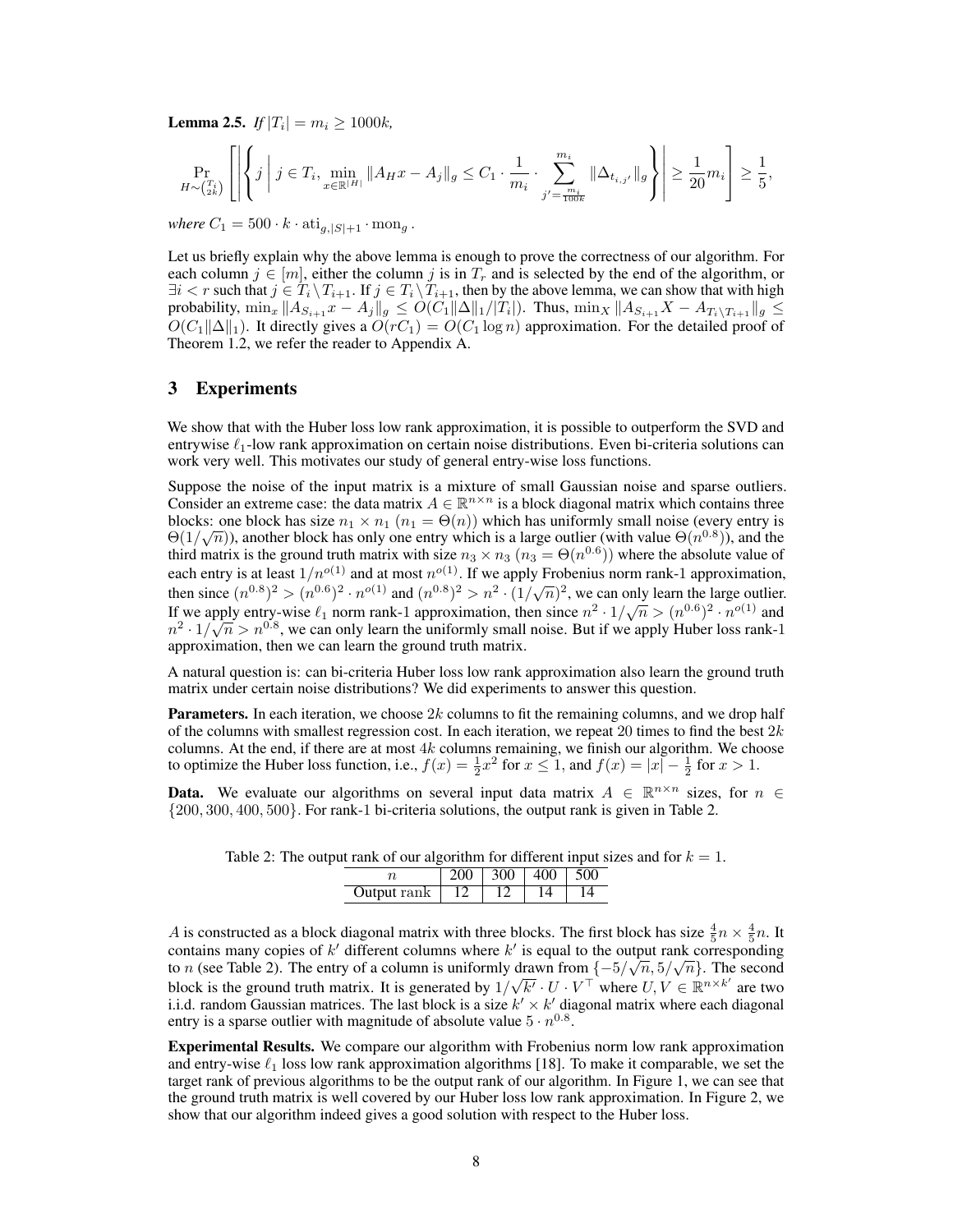

Figure 1: The input data has size  $500 \times 500$ . The color indicates the logarithmic magnitude of the absolute value of each entry. (a) is the input matrix. It contains 3 blocks on its diagonal. The top-left one has uniformly small noise. The central one is the ground truth. The bottom-right one contains sparse outliers. Each block has rank 14. So the rank of the input matrix is  $3 \times 14 = 42$ . (b) is the entry-wise  $\ell_1$  loss rank-14 approximation given by [18]. As shown above, it mainly covers the small noise, but loses the information of the ground truth. (c) is the Frobenius norm rank-14 approximation given by the top 14 singular vectors. As shown in the figure, it mainly covers the outliers. However, it loses the information of the ground truth. (d) is the rank-1 bi-criteria solution given by our algorithm. As we can see, it can cover the ground truth matrix quite well.



Figure 2: The Huber loss given by different algorithms. The red bar is for the entrywise  $\ell_1$  low rank approximation algorithm [18]. The green bar is for traditional PCA. The blue bar is for our algorithm. For input size  $n = 200, 300$ , all the algorithms output rank-12 approximations. For input size  $n = 400, 500$ , all the algorithms output rank-14 approximations.

Acknowledgments. David P. Woodruff was supported in part by Office of Naval Research (ONR) grant N00014- 18-1-2562. Part of this work was done while he was visiting the Simons Institute for the Theory of Computing. Peilin Zhong was supported in part by NSF grants (CCF-1703925, CCF-1421161, CCF-1714818, CCF-1617955 and CCF-1740833), Simons Foundation (#491119 to Alexandr Andoni), Google Research Award and a Google Ph.D. fellowship. Part of this work was done while Zhao Song and Peilin Zhong were interns at IBM Research - Almaden and while Zhao Song was visiting the Simons Institute for the Theory of Computing.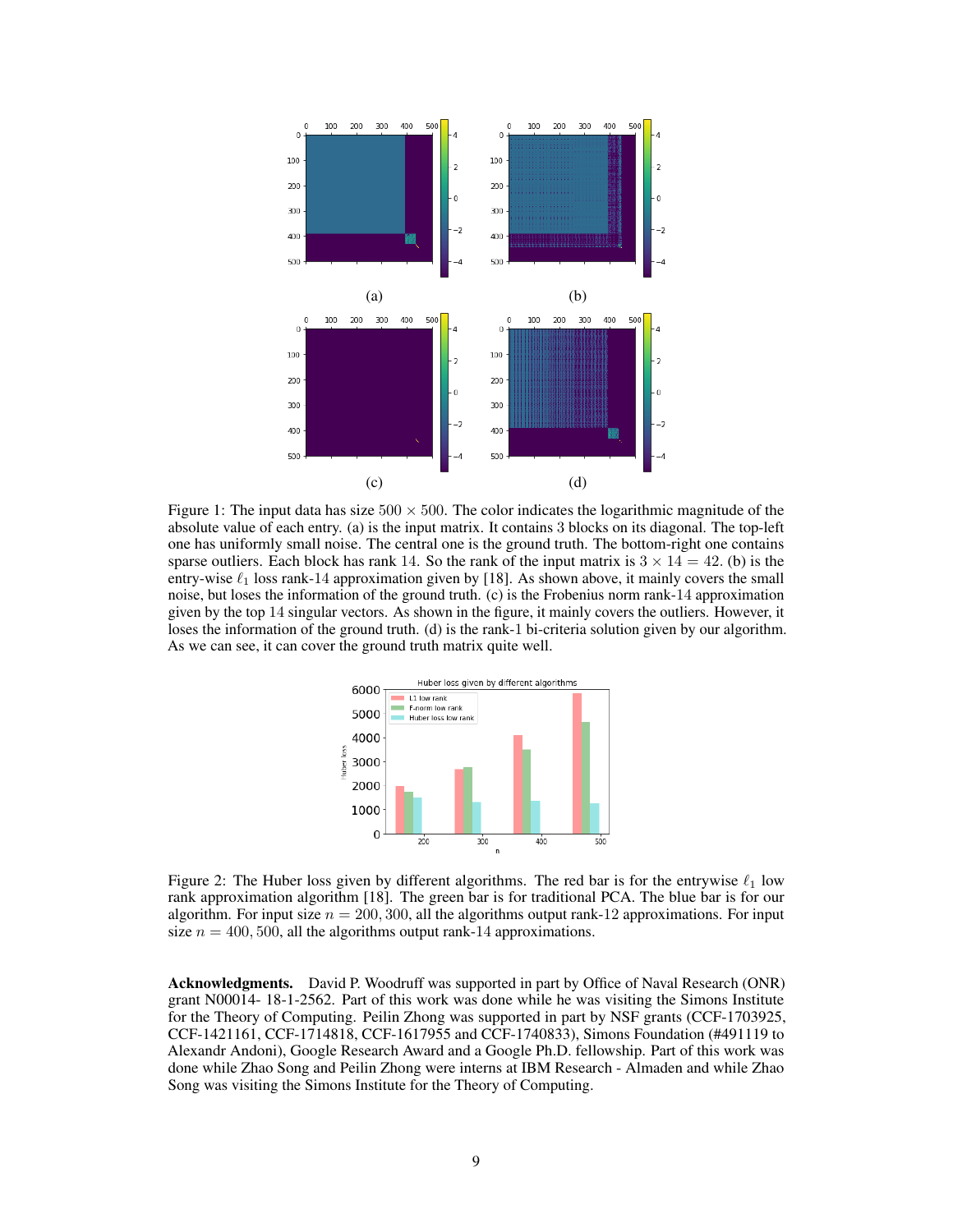## References

- [1] Volker Strassen. Gaussian elimination is not optimal. *Numerische Mathematik*, 13(4):354–356, 1969.
- [2] Don Coppersmith and Shmuel Winograd. Matrix multiplication via arithmetic progressions. In *Proceedings of the nineteenth annual ACM symposium on Theory of computing*, pages 1–6. ACM, 1987.
- [3] Virginia Vassilevska Williams. Multiplying matrices faster than coppersmith-winograd. In *Proceedings of the forty-fourth annual ACM symposium on Theory of computing (STOC)*, pages 887–898. ACM, 2012.
- [4] François Le Gall. Powers of tensors and fast matrix multiplication. In *Proceedings of the 39th international symposium on symbolic and algebraic computation*, pages 296–303. ACM, 2014.
- [5] Tamás Sarlós. Improved approximation algorithms for large matrices via random projections. In *47th Annual IEEE Symposium on Foundations of Computer Science (FOCS) , 21-24 October 2006, Berkeley, California, USA, Proceedings*, pages 143–152, 2006.
- [6] Kenneth L. Clarkson and David P. Woodruff. Low rank approximation and regression in input sparsity time. In *Symposium on Theory of Computing Conference, STOC'13, Palo Alto, CA, USA, June 1-4, 2013*, pages 81–90. https://arxiv.org/pdf/1207.6365, 2013.
- [7] Xiangrui Meng and Michael W Mahoney. Low-distortion subspace embeddings in input-sparsity time and applications to robust linear regression. In *Proceedings of the forty-fifth annual ACM symposium on Theory of computing*, pages 91–100. ACM, https://arxiv.org/pdf/1210. 3135, 2013.
- [8] Jelani Nelson and Huy L Nguyên. Osnap: Faster numerical linear algebra algorithms via sparser subspace embeddings. In *2013 IEEE 54th Annual Symposium on Foundations of Computer Science (FOCS)*, pages 117–126. IEEE, https://arxiv.org/pdf/1211.1002, 2013.
- [9] Jean Bourgain, Sjoerd Dirksen, and Jelani Nelson. Toward a unified theory of sparse dimensionality reduction in euclidean space. In *Proceedings of the Forty-Seventh Annual ACM on Symposium on Theory of Computing, STOC 2015, Portland, OR, USA, June 14-17, 2015*, pages 499–508, 2015.
- [10] Michael B. Cohen. Nearly tight oblivious subspace embeddings by trace inequalities. In *Proceedings of the Twenty-Seventh Annual ACM-SIAM Symposium on Discrete Algorithms (SODA), Arlington, VA, USA, January 10-12, 2016*, pages 278–287, 2016.
- [11] Cai-Nicolas Ziegler, Sean M McNee, Joseph A Konstan, and Georg Lausen. Improving recommendation lists through topic diversification. In *Proceedings of the 14th international conference on World Wide Web*, pages 22–32. ACM, 2005.
- [12] Yelp. Yelp dataset. *http://www.yelp.com/dataset\_challenge*, 2014.
- [13] Madeleine Udell, Corinne Horn, Reza Zadeh, Stephen Boyd, et al. Generalized low rank models. *Foundations and Trends* $(\overline{R})$  *in Machine Learning*, 9(1):1–118, 2016.
- [14] Peter J. Huber. Robust estimation of a location parameter. *The Annals of Mathematical Statistics*, 35(1):73–101, 1964.
- [15] Zhengyou Zhang. Parameter estimation techniques: A tutorial with application to conic fitting. *Image and vision Computing*, 15(1):59–76, 1997.
- [16] Frank R Hampel, Elvezio M Ronchetti, Peter J Rousseeuw, and Werner A Stahel. *Robust statistics: the approach based on influence functions*, volume 196. John Wiley & Sons, 2011.
- [17] Emmanuel J Candès, Xiaodong Li, Yi Ma, and John Wright. Robust principal component analysis? *Journal of the ACM (JACM)*, 58(3):11, 2011.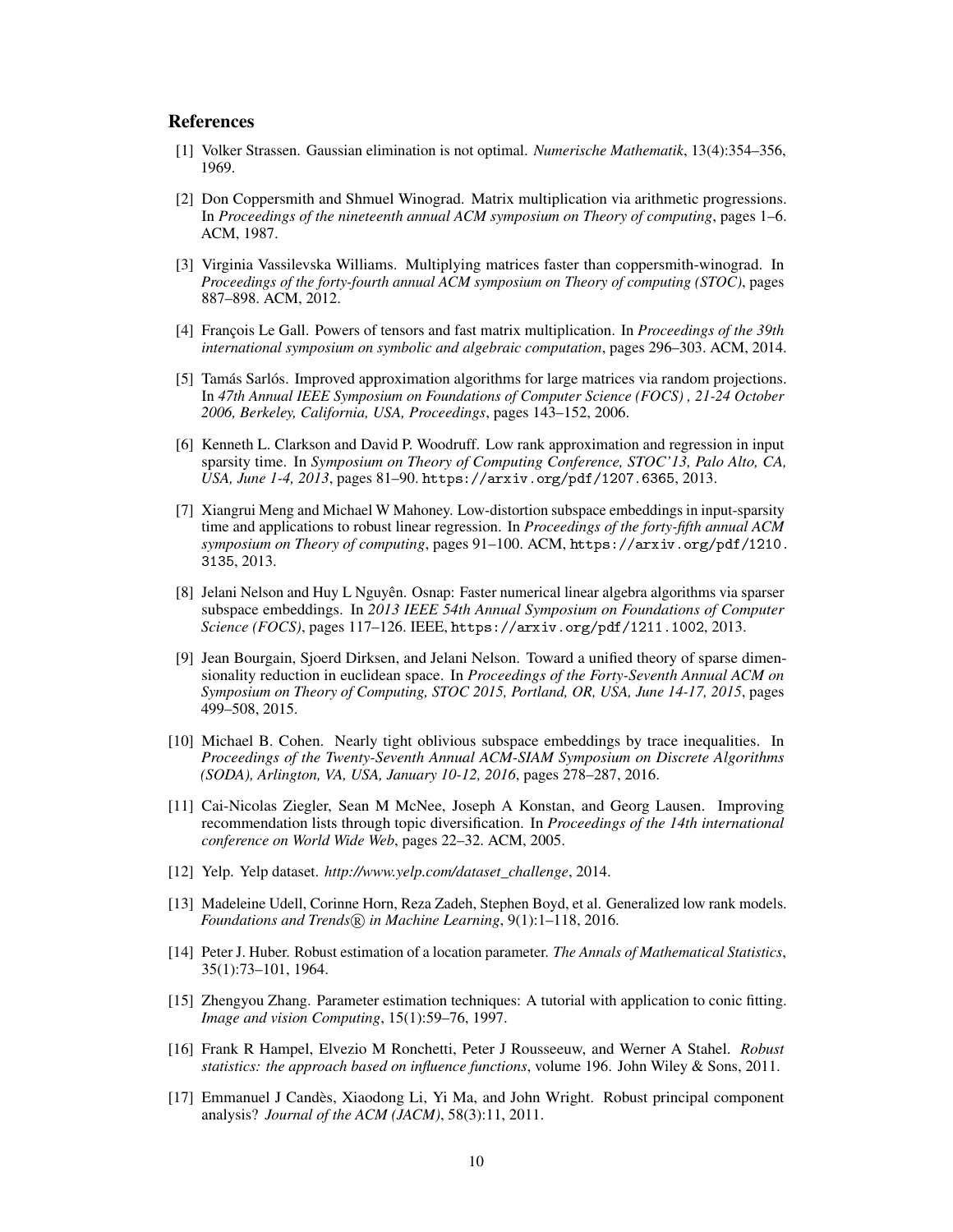- [18] Zhao Song, David P Woodruff, and Peilin Zhong. Low rank approximation with entrywise `1-norm error. In *Proceedings of the 49th Annual Symposium on the Theory of Computing (STOC)*. ACM, https://arxiv.org/pdf/1611.00898, 2017.
- [19] Flavio Chierichetti, Sreenivas Gollapudi, Ravi Kumar, Silvio Lattanzi, Rina Panigrahy, and David P Woodruff. Algorithms for  $\ell_p$  low rank approximation. In *ICML*. arXiv preprint arXiv:1705.06730, 2017.
- [20] Karl Bringmann, Pavel Kolev, and David P. Woodruff. Approximation algorithms for  $\ell_0$ -low rank approximation. In *Advances in Neural Information Processing Systems (NIPS)*, pages 6651–6662, 2017.
- [21] Frank Ban, Vijay Bhattiprolu, Karl Bringmann, Pavel Kolev, Euiwoong Lee, and David P. Woodruff. A PTAS for  $\ell_p$ -low rank approximation. In *SODA*, 2019.
- [22] Ilya Razenshteyn, Zhao Song, and David P Woodruff. Weighted low rank approximations with provable guarantees. In *Proceedings of the 48th Annual Symposium on the Theory of Computing (STOC)*, 2016.
- [23] Amit Deshpande, Kasturi R. Varadarajan, Madhur Tulsiani, and Nisheeth K. Vishnoi. Algorithms and hardness for subspace approximation. *CoRR*, abs/0912.1403, 2009.
- [24] Kenneth L Clarkson and David P Woodruff. Input sparsity and hardness for robust subspace approximation. In *2015 IEEE 56th Annual Symposium on Foundations of Computer Science (FOCS)*, pages 310–329. IEEE, https://arxiv.org/pdf/1510.06073, 2015.
- [25] Zhao Song, Ruosong Wang, Lin F Yang, Hongyang Zhang, and Peilin Zhong. Efficient symmetric norm regression via linear sketching. *arXiv preprint arXiv:1910.01788*, 2019.
- [26] Roger Koenker and Gilbert Bassett Jr. Regression quantiles. *Econometrica: journal of the Econometric Society*, pages 33–50, 1978.
- [27] Piotr Berman and Marek Karpinski. Approximating minimum unsatisfiability of linear equations. In *Proceedings of the Thirteenth Annual ACM-SIAM Symposium on Discrete Algorithms, January 6-8, 2002, San Francisco, CA, USA.*, pages 514–516, 2002.
- [28] Noga Alon, Rina Panigrahy, and Sergey Yekhanin. Deterministic approximation algorithms for the nearest codeword problem. In *Algebraic Methods in Computational Complexity*, 2009.
- [29] Kenneth L. Clarkson, Ruosong Wang, and David P. Woodruff. Dimensionality reduction for tukey regression. In *ICML*, 2019.
- [30] Petros Drineas, Michael W. Mahoney, and S. Muthukrishnan. Subspace sampling and relativeerror matrix approximation: Column-row-based methods. In *Algorithms - ESA 2006, 14th Annual European Symposium, Zurich, Switzerland, September 11-13, 2006, Proceedings*, pages 304–314, 2006.
- [31] Petros Drineas, Michael W. Mahoney, and S. Muthukrishnan. Subspace sampling and relativeerror matrix approximation: Column-based methods. In *Approximation, Randomization, and Combinatorial Optimization. Algorithms and Techniques, 9th International Workshop on Approximation Algorithms for Combinatorial Optimization Problems, APPROX 2006 and 10th International Workshop on Randomization and Computation, RANDOM 2006, Barcelona, Spain, August 28-30 2006, Proceedings*, pages 316–326, 2006.
- [32] Petros Drineas, Michael W. Mahoney, and S. Muthukrishnan. Relative-error CUR matrix decompositions. *SIAM J. Matrix Analysis Applications*, 30(2):844–881, 2008.
- [33] Christos Boutsidis, Michael W Mahoney, and Petros Drineas. An improved approximation algorithm for the column subset selection problem. In *Proceedings of the twentieth Annual ACM-SIAM Symposium on Discrete Algorithms (SODA)*, pages 968–977. Society for Industrial and Applied Mathematics, https://arxiv.org/pdf/0812.4293, 2009.